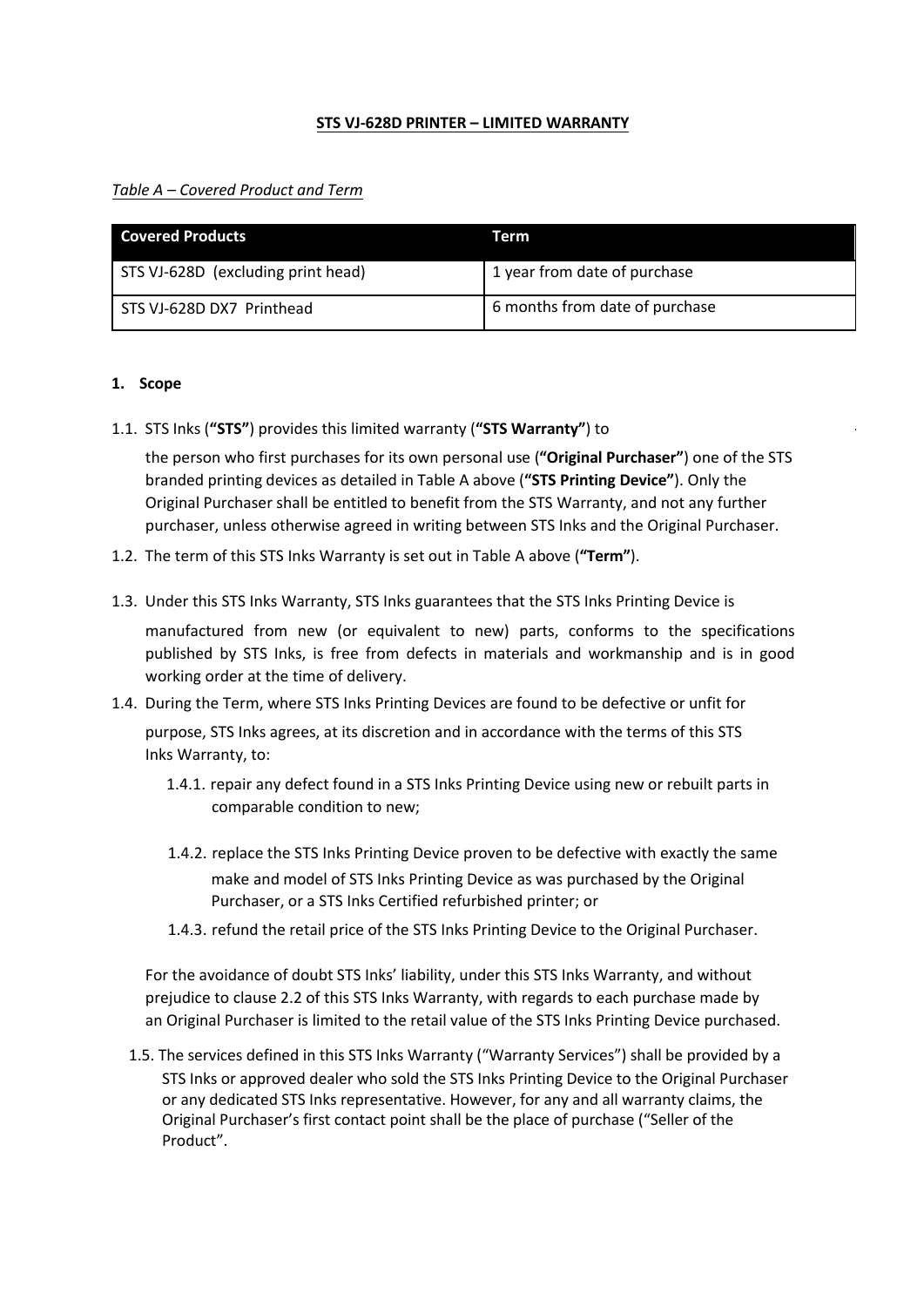- 1.6. THIS STS Inks WARRANTY IS OFFERED BY STS Inks IN ADDITION TO ANY CONTRACTUAL, STATUTORY AND/OR COMMON LAW WARRANTY THAT THE ORIGINAL PURCHASER MAY BE ENTITLED TO AGAINST THE SELLER OF THE PRODUCT (I.E. STS Inks OR ANY OTHER PARTY FROM WHICH THE ORIGINAL PURCHASER MAY HAVE PURCHASED THE STS Inks PRINTING DEVICE) UNDER APPLICABLE LOCAL LAW. ANY CONTRACTUAL OR STATUTORY WARRANTY THAT THE ORIGINAL PURCHASER MAY BE ENTITLED TO AGAINST THE SELLER OF THE PRODUCT OR ANY OTHER PERSON REMAINS UNAFFECTED.
- 1.7. THIS STS Inks WARRANTY IS LIMITED TO THE RIGHTS GRANTED EXPRESSLY TO THE ORIGINAL PURCHASER, AND IS SUBJECT TO CERTAIN RESTRICTIONS AS SET FORTH IN THE FOLLOWING SECTIONS OF THIS STS Inks WARRANTY.

# **2. Covered Products and Term**

- 2.1. This STS Inks Warranty covers the relevant STS Inks Printing Device.
- 2.2. THE STS Inks WARRANTY DOES NOT APPLY TO: (I) ANY THIRD PARTY PRODUCTS BUNDLED

WITH ANY STS Inks PRINTING DEVICE AND SUPPLIES (E.G. USB OR OTHER CABLES OR ADD-ON ITEMS DISTRIBUTED BY STS Inks AS PART OF THE PRODUCT OR PACKAGE); (II) ANY STS Inks OR THIRD PARTY SOFTWARE; (III) ANY STS Inks OR THIRD PARTY PRINTING MEDIA; OR (IV) CARTRIDGES, INK COLLECTOR UNITS, SERVICE OR MAINTENANCE KITS. If STS determines that the Product was not defective or covered under the warranty, or that the defect in the Product was caused by unauthorized software, or network or, or DEALER or End User negligence, misuse, abuse, including the use of 3rd party ink and/or parts, improper installation, use, or failure to follow STS's care instructions, STS shall invoice DEALER for parts, labor, and travel for STS and/or STS's authorized service agent.

Shipping, packaging and handling costs shall be at DEALER's sole expense for Products found to be non-defective or not covered under the warranty.

# **3. Original Purchaser's Obligations**

3.1. In order to benefit from the STS Inks Warranty and receive the Warranty Services, the Original

Purchaser must be able to provide proof of the purchase such as an invoice or receipt showing the date of purchase, purchase location and the serial number. Without such information, the STS Inks Printing Device shall be deemed to be out of warranty.

3.2. The Original Purchaser is responsible for configuring the STS Inks Printing Device in accordance

with the setup instructions provided. STS Inks cannot be held liable for any non-compliance with instructions. Please note that non-compliance could lead to the loss of warranty rights. In case of difficulties with configuring, Original Purchaser should immediately seek help from Seller of the Product.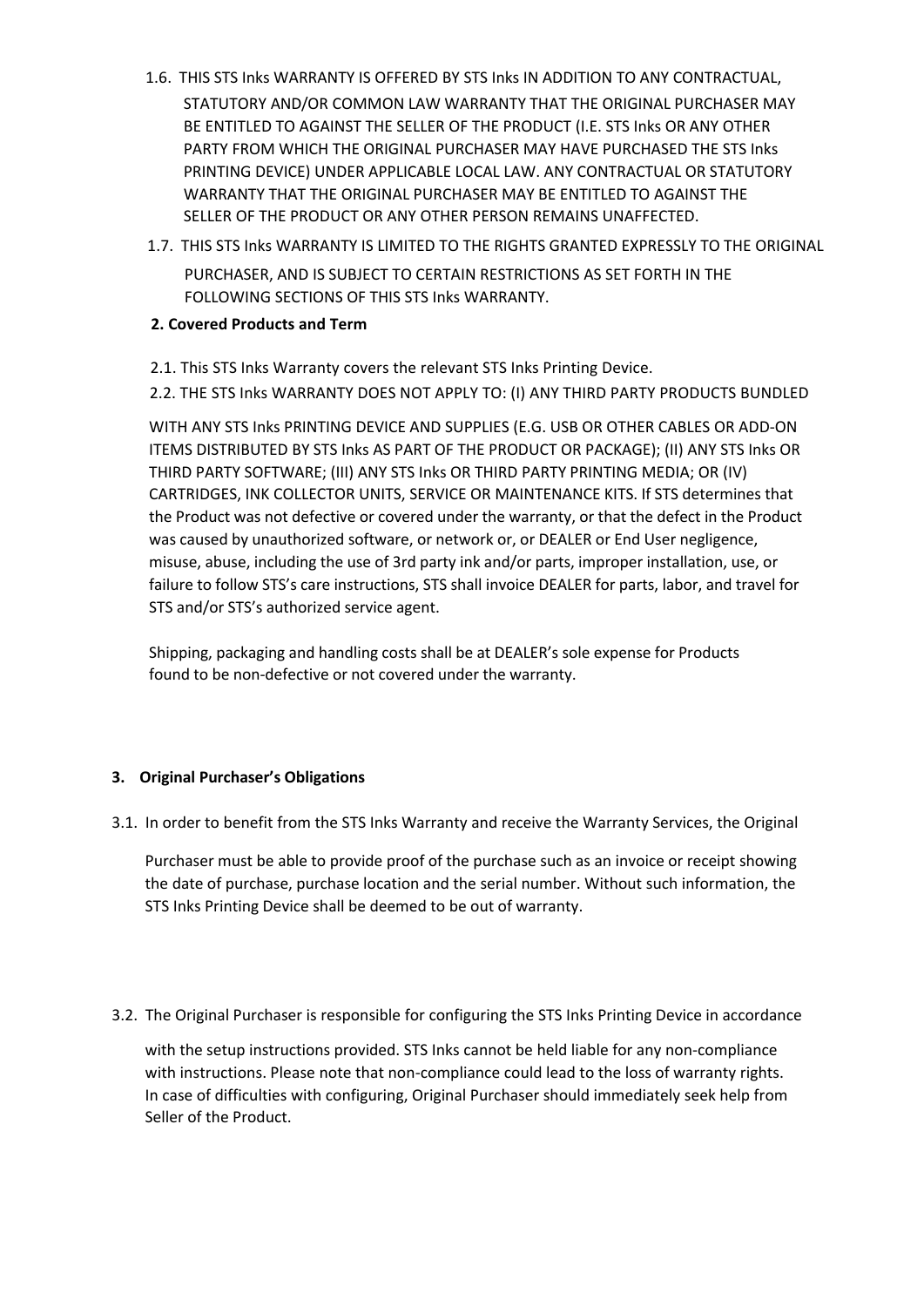## **4. Exclusions**

The STS Inks Warranty does not apply in the following situations:

- 4.1. The Original Purchaser purchases the STS Inks Printing Device at a tradeshow;
- 4.2. Failure, damage or degradation resulting from the use of parts, ink, print media, software or attachments that are not original STS Inks supplies or parts, or do not meet the specifications recommended by STS Inks for the STS Inks Printing Device;
- 4.3. The Original Purchaser obtains consumables from a dealer who is not authorised by STS Inks;
- 4.4. The STS Inks Printing Device's serial number has been damaged or removed;
- 4.5. Media jams, other than those resulting from a manufacturing defect;
- 4.6. Failure, damage or degradation resulting from an unsuitable physical or operating environment including, but not limited to, damage resulting from electrical surges, fire or water;
- 4.7. Failure, damage or degradation that results from service or maintenance on the STS Inks Printing Device by anyone other than STS Inks or a STS Inks approved supplier;
- 4.8. Failure, damage or degradation that results from the Original Purchaser's failure to configure, clean and/or maintain the STS Inks Printing Device as described in the user guide;
- 4.9. Failure, damage or degradation that results from failure to properly prepare, package and transport the STS Inks Printing Device as advised by STS Inks when returning the STS Inks Printing Device for repair; or
- 4.10. Non-compliance by the Original Purchaser with any criteria or product specifications stated in the STS Inks product documentation and/or online resources, including, but not limited to, video tutorials.

### **5. Local Law**

- 5.1. This STS Inks Warranty gives you specific legal rights in the United States and the European Union. You may also have other rights which vary from country to country elsewhere in the world. You are advised to consult applicable national laws for a full determination of your rights.
- 5.2. To the extent that this STS Inks Warranty is inconsistent with local law, this STS Inks Warranty shall be deemed modified to be consistent with such local law.